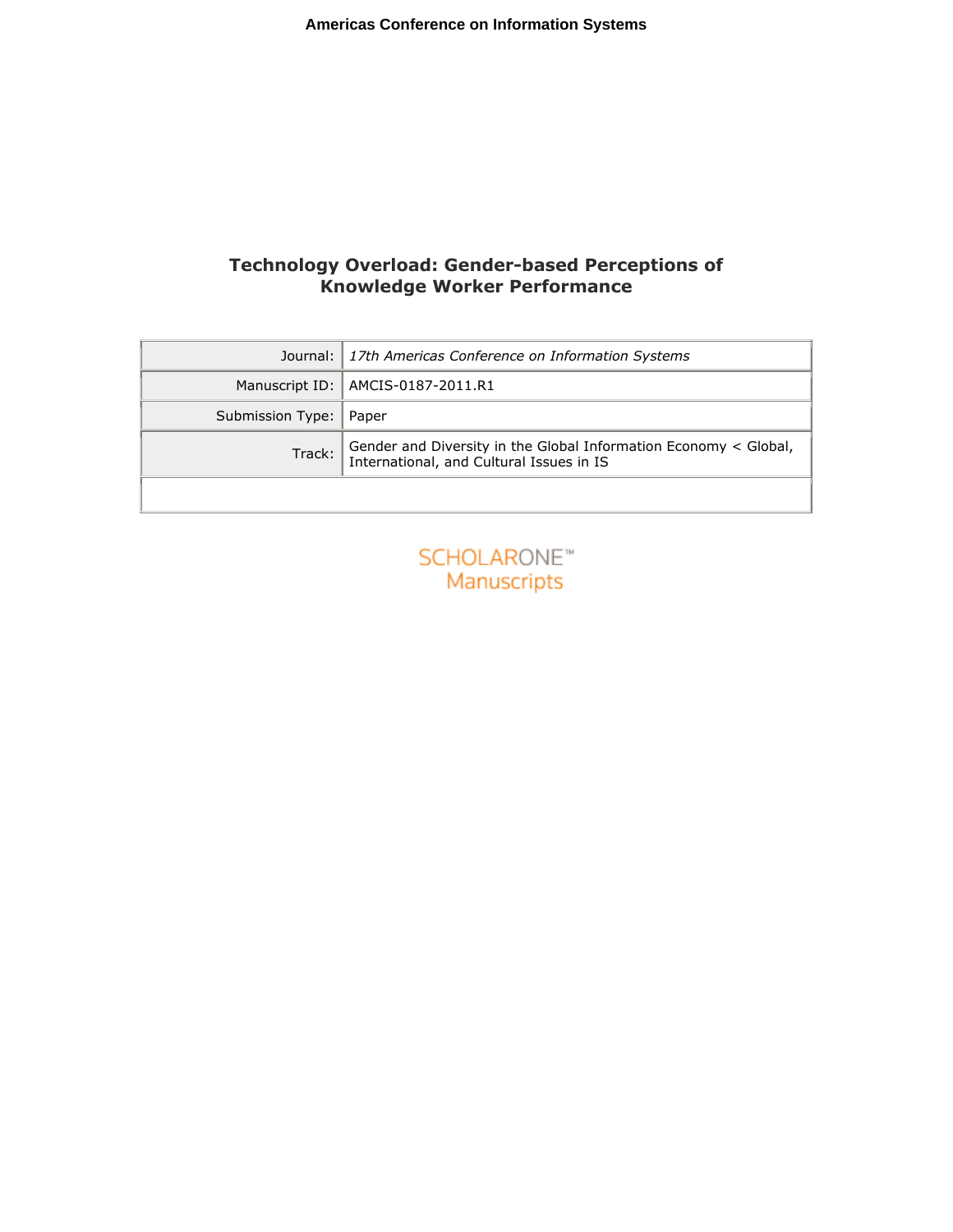# **Technology Overload: Gender-based Perceptions of Knowledge Worker Performance**

**Pamela Karr-Wisniewski**  University of North Carolina at Charlotte pjkarr@uncc.edu

**Erin A. Carroll**  University of North Carolina at Charlotte e.carroll@uncc.edu

**Heather Richter-Lipford** 

University of North Carolina at Charlotte Heather.Lipford@uncc.edu

## **ABSTRACT**

Gender studies show numerous differences between genders in regard to technology, and emphasize that women are underrepresented in IT-related academic programs and careers. Because technology is so prevalent in our workforce, it is important to study how technology usage affects white-collared working women. We explore the relationship between three dimensions of technology overload and knowledge worker job performance (stratified by gender) through a quantitative analysis. Our results show that female knowledge workers perceive a more significant and negative relationship than men between technology overload and job performance even when they do not rely heavily on technology in the workplace. Addressing technology overload may thus positively impact women's career development.

#### **Keywords (Required)**

Gender, knowledge worker, technology overload

#### **INTRODUCTION**

Women are underrepresented in IT-related degree programs, and the number of women graduating with these degrees has continued to decrease over the years. From 1984 to 1985, 36.8% of computer and information science graduates were women, but from 2000 to 2001, this number decreased to 27.7% (Freeman 2004). The lack of women in these degree programs severely hurts the proportion of women in the IT field. In fact, women represented only 25.6% of the math and computer science work force in 2007, which is a decline from 31% in 1983 (National Science Foundation 2009). Women leaders are also underrepresented, as only 5% of CIO's in Fortune 100 companies are women and only 13% of board seats are held by women (Alliance for Board Diversity 2008; National Center for Women & Information Technology 2007). Unfortunately, this problem may stretch even further than just the IT community. Today, most knowledge work requires extensive use of computers and our dependence on technology has never been higher. Negative experiences and perceptions of technology may impact women's development and success in their careers and their career choices.

A range of research has explored the perceptions of technology related to gender. For example, previous research has demonstrated that women have higher levels of computer anxiety (Whitley 1997; Jackson et al. 2001), lower self-efficacy in IT careers, and less passion for computers than men (Michie and Nelson 2006). Our research investigates the relationship between technology overload and performance in the workplace. Technology overload is a phenomenon that occurs at the point in which more technology usage, which otherwise improved workers' productivity, has reached the point of diminishing marginal returns (Karr and Lu 2007). In other words, when technology overload occurs, adding more information technology leads to productivity losses instead of gains. In this paper, we investigate whether technology overload has a greater impact on women by studying the perceptions of knowledge workers across multiple industries. Knowledge workers are white collared workers engaged in the production, process, or distribution of information, who represent the majority of the US workforce (Aral et al. 2006; Drury and Farhoomand 1999). We found strong evidence that suggests female knowledge workers perceive technology overload as significantly and negatively linked to their job performance more so than their male counterparts. In light of these findings, there is the new challenge to mitigate technology overload in the workplace and better support both men and women in their careers.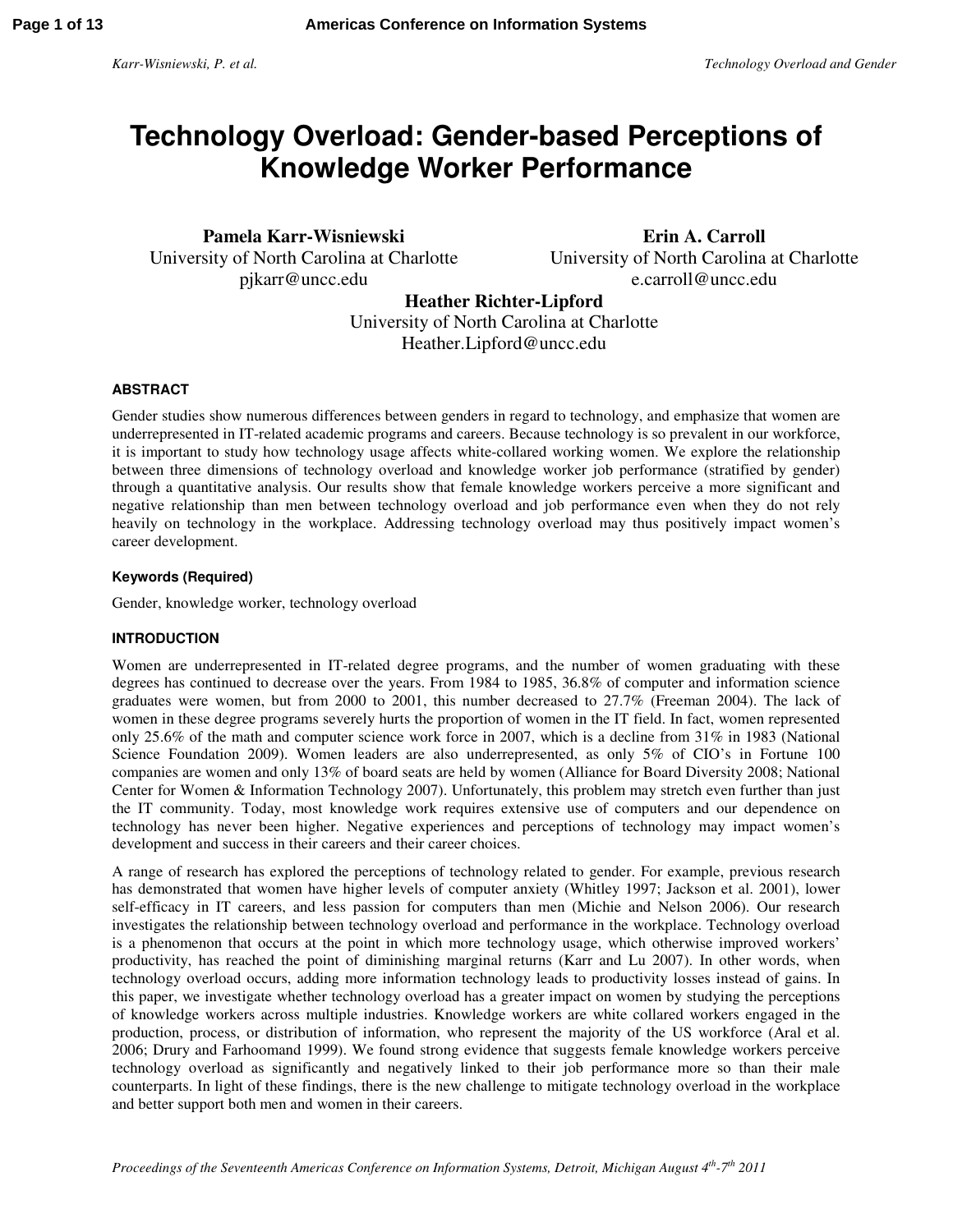We will first introduce the dimensions of technology overload and technology dependence. We then explore the role of gender as it relates to technology overload and present our hypotheses. Lastly, we explain our study methodology, the results, and discuss the implications of our findings.

#### **BACKGROUND**

#### **Technology Overload**

Through qualitative and quantitative methods we previously identified three salient dimensions of technology overload: information, system feature, and communication overload (Karr and Lu 2010). In this paper, we examine the impact of gender on this relationship. The next sections review the theoretical basis of the three dimensions included in technology overload.

#### **Information Overload**

Information overload occurs when knowledge workers' time constraints and cognitive limits have been reached; O'Reilly (1980) was one of the first researchers to examine the impact of information overload on organizational performance at the individual level of analysis. He found that decision makers tend to seek more information than necessary and that this information overload decreases decision-making performance but paradoxically increases decision-maker confidence and satisfaction in their decisions. Therefore, even though individuals had the belief that "more information is better," this was not in fact the case. Indeed, O'Reilly found that perceived information overload was associated with a decreased in overall performance (1980).

#### **System Feature Overload**

System feature overload occurs when a software package becomes too complex for a given task to the point that knowledge workers' productivity is impeded. This is explained by cognitive load theory, which posits that optimal learning occurs when an individual's working memory is minimized so that long term memory can be facilitated (Sweller 1988). The theory of task-technology fit supports cognitive load theory by observing that increased utilization of a system can actually result in poorer individual performance if the technology does not readily support the subset of tasks an individual need to perform (Goodhue and Thompson 1995). The fundamental argument is that a particular technology must fit the task in order to confer benefits to the user. Up to a certain point, adding a new feature increases the marginal utility of the software package.

#### **Communication Overload**

Communication overload occurs when a third party *solicits* the attention of the knowledge worker through such means as e-mail, instant messaging, or mobile devices that causes excessive interruptions to the point the worker becomes less productive. A distinction is drawn between information overload and communication overload because knowledge workers *seek* information while communication is initiated by a third party. Cognitive studies suggest that a certain level of interruption can actually improve performance by increasing an individual's focus on the primary task and allowing the individual to multitask. However, they have also shown that excessive interruptions affect human behavior by negatively impacting recall, accuracy, efficiency, stress level, and ultimate performance (Cohen 1980; McFarlane and Latorella 2002; Van-Bergen 1968).

#### **Technology Dependence**

Technology dependence is an over-reliance on technology to the point that system failures create loss of productivity. "Over-reliance on the functionality of the system to reap information technology benefits" has been cited as a risk of IT usage within organizations (Dhillon and Backhouse 1996). Although this construct is tied in closely with the hardware and software performance issues, a clear distinction is the observation that knowledge workers did not have alternative means to complete their work. Therefore, when technology became unavailable, knowledge worker productivity came to a halt.

In summary, information, communication, and system feature overload collectively contributed to technology overload. Knowledge workers with high levels of technology dependence are significantly and negatively impacted by technology overload while those less dependent on technology are not significantly impacted (Karr and Lu 2010). However, gender effects of technology overload have yet to be explored. In this paper, we focus specifically on gender and its role between technology overload and knowledge worker productivity.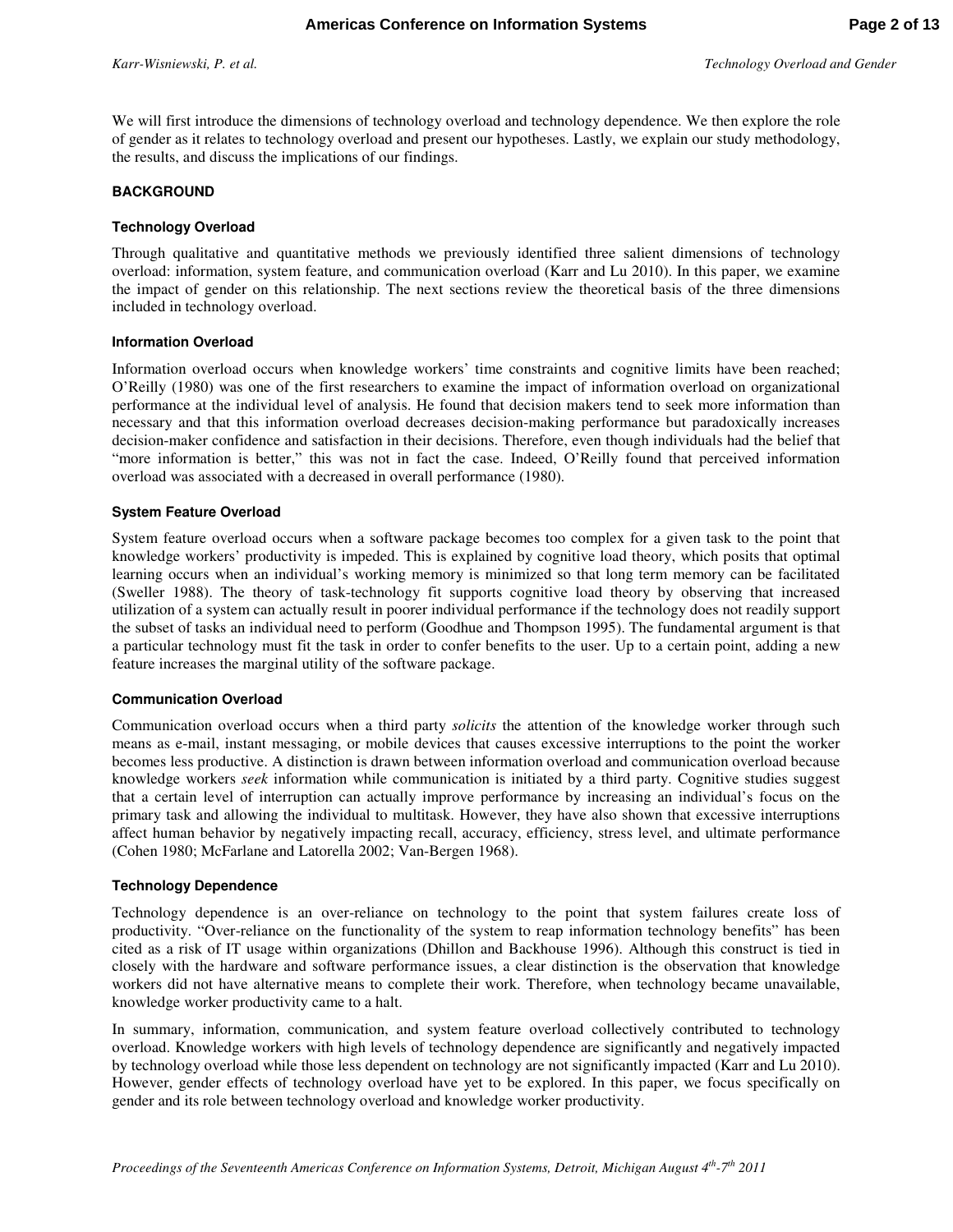#### **RESEARCH FRAMEWORK**

We are interested in whether gender has any impact on the relationship between technology overload and job performance. Our hypotheses on the role of gender will be discussed for each of the constructs and relationships we have measured, along with the related work that informed them. Research in gender computing has looked at many aspects of gender differences to account for the lack of women in computing fields. One body of research has focused on differences in computing attitudes between men and women. Several studies have identified that women have more computer anxiety, men have more computer self-efficacy, and women have more sex-role stereotypes about computing (Whitley 1997, Jackson et al. 2001). Blackwell et al.'s (2009) study on programming home appliances found that women estimated the task difficulty of programming home appliances as significantly harder than the male study participants. Based on this past research, we expect that women will self-report significantly lower levels of technology-based performance than men.

While women seem to be less confident in their technology-based performance, little research suggests that they would be less confident in their overall performance. Hind and Baruda (1997) looked at differences in men and women and their work performance. The authors found no significant gender differences with the exception of selfappraisal against co-workers, where females rated themselves significantly lower than their co-workers. Blackwell et al.'s (2009) study on programming home appliances found no significant gender effect for task completion, estimated likelihood of success, and actual task success. Since women's performance ratings were the same as men for most measurements, we do not expect to see any significant differences for overall job performance.

*H1: Women will report significantly lower levels of technology-based performance than men.* 

*H2: There are no significant differences between men and women in perceived levels of overall performance.* 

Technology overload has several dimensions, each of which may be impacted by gender. For example, research suggests women may be better communicators (Baird & Bradley 1979) and men better problems-solvers (Miller and Bichsel 2004; Silverman 1970). We are also interested if men and women differ in their perceived levels of technology dependence. However, we could not find any past research to suggest one gender leverages technology better or depends on it more than the other. Therefore, we are testing the null hypothesis that there are no gender differences in technology overload and technology dependence.

*H3: There are no significant differences between men and women in perceived levels of the dimensions of technology overload.* 

*H4: There are no significant differences between men and women in perceived levels of technology dependence.* 

#### **Technology Overload and Performance**

Overall, technology overload is negatively associated with self-reported job performance (Karr and Lu 2010). Since women already reported lower attitude measures in previous studies (Whitley 1997; Jackson 2001; Michie and Nelson 2006), we believe that women will have a stronger negative relationship between technology overload and their job performance than men.

*H5: Women will perceive a significantly stronger negative relationship between the dimensions of technology overload and their technology-based performance than men.* 

*H6: Women will perceive a significantly stronger negative relationship between the dimensions of technology overload and their overall performance than men.* 

#### **Technology Dependence and Gender**

As stated earlier, technology dependence moderates technology overload and knowledge worker performance; high levels of technology dependence lead to a significant and negative correlation between technology overload and performance (Karr and Lu 2010). We have no reason to expect significant differences between men and women for these relationships. Thus,

*H7: For low levels of technology dependence, neither men nor women will perceive a significant and negative relationship between the dimensions of technology overload and overall performance.*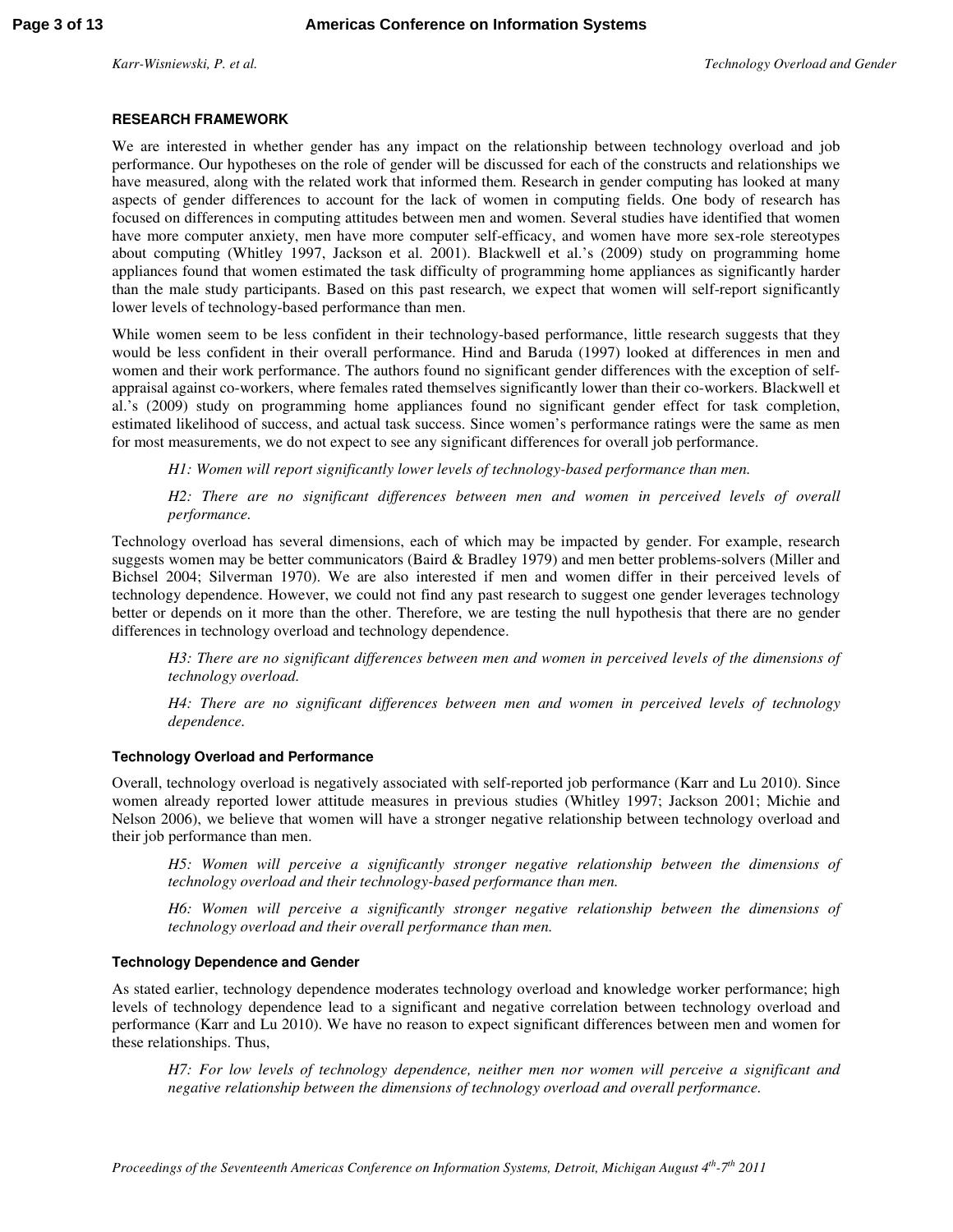*H8: For high levels of technology dependence, both men and women will perceive a significant and negative relationship between the dimensions of technology overload and overall performance.* 



**Figure 1. Research Model** 

#### **METHODOLOGY**

#### **Operationalization of Constructs**

The constructs of interest are technology overload, technology dependence, technology-based performance, overall performance, and gender. All variables were measured using a pre-existing and validated survey instrument (Karr and Lu 2010). Technology overload was operationalized as a 12-item multidimensional construct comprised of information, system feature, and communication overload. We provided statements where respondents ranked their level of agreement on a 9-point Likert scale. A confirmatory factor analysis using LISREL and structural equation modeling validated the survey instrument (NFI = 0.95, CFI = 0.98, AGFI = 0.84, GFI = 0.90). Information, system feature, and communication overload Cronbach's alphas were 0.72, 0.78, and 0.73 respectively which are considered above the accepted 0.70 cut off for social sciences (Miller 1995). Technology dependence was captured using four survey questions yielding a Cronbach's alpha of 0.75. Technology-based performance was captured using two survey items regarding the efficient and effective use of technology to enhance job performance (Cronbach's alpha = 0.93). Overall performance was measured by incorporating technology-based performance with individual levels of efficiency and effectiveness (Cronbach's alpha = 0.87). All measures were calculated as additive indices of the survey items. Gender was captured as a categorical variable (i.e., male and female). All measures are perceived values studied at the level of analysis for an individual. The complete survey instrument is available upon request.

#### **Data Collection**

We constructed a web-based survey of 111 knowledge workers using a "Snowball" sampling procedure (Babbie 2004) to ensure participants were from a wide range of backgrounds. We collected contextual information about the participants, which included gender, age, number of employees, level of education, industry, years with company, and years in industry. Females comprised 50% of the sample. After removing responses that were incomplete, we had a total of 102 participants. Fifty-two females and fifty males participated in the study.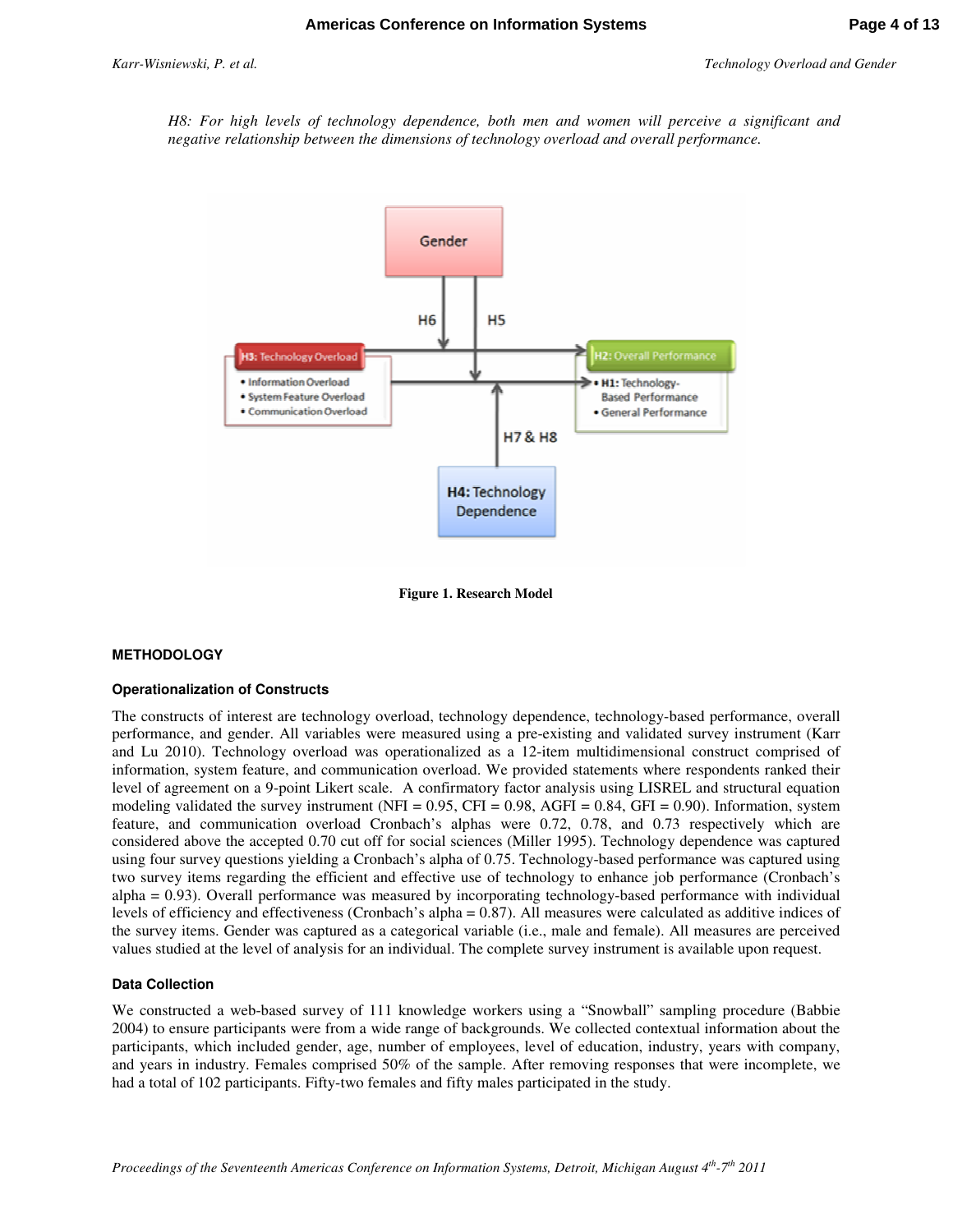## **RESULTS**

#### **Descriptive Statistics of Sample**

Participants between the ages of 25 and 50 represented 75% of our sample, while 11% were under 25 and 14% were over 50. Most of the participants (82%) managed between zero to five employees. The sample was well-educated with approximately 58% of the sample having at least a four year degree and 42% having at least some graduate experience. The knowledge workers came from a variety of industries. The top industry sectors included banking and finance (18%), education (16%), computers and software (14%), and manufacturing (11%). Sixty-seven percent had been with their industry over six years, while only 13% had been in the industry for two years or less.

#### **Statistical Analysis**

Our first set of hypotheses test whether or not there are mean differences between genders regarding our constructs of interest: technology-based performance, overall performance, technology overload, and technology dependence. Table 1 summarizes the descriptive statistics for these variables.

|                                |       | <b>Mean</b> | <b>Std. Deviation</b> |
|--------------------------------|-------|-------------|-----------------------|
| Technology-based Performance   | Men   | 14.5400     | 2.70457               |
|                                | Women | 14.0962     | 3.00496               |
| <b>Overall Performance</b>     | Men   | 29.2400     | 4.43805               |
|                                | Women | 28.1154     | 5.62437               |
| <b>TECHNOLOGY OVERLOAD</b>     | Men   | 60.5600     | 15.71190              |
|                                | Women | 57.6154     | 15.49213              |
| <b>Information Overload</b>    | Men   | 15.6800     | 4.69668               |
|                                | Women | 15.4808     | 4.48741               |
| <b>System Feature Overload</b> | Men   | 24.6200     | 8.02519               |
|                                | Women | 23.0192     | 6.89555               |
| <b>Communication Overload</b>  | Men   | 20.2600     | 6.30131               |
|                                | Women | 19.1154     | 6.49179               |
| <b>Technology Dependence</b>   | Men   | 27.8000     | 6.10787               |
|                                | Women | 27.5385     | 6.10837               |

#### **Table 1. Descriptive Statistics**

A simple analysis of variance (ANOVA) was an appropriate statistical test for our hypotheses. Table 2 displays the ANOVA results for each variable of interest.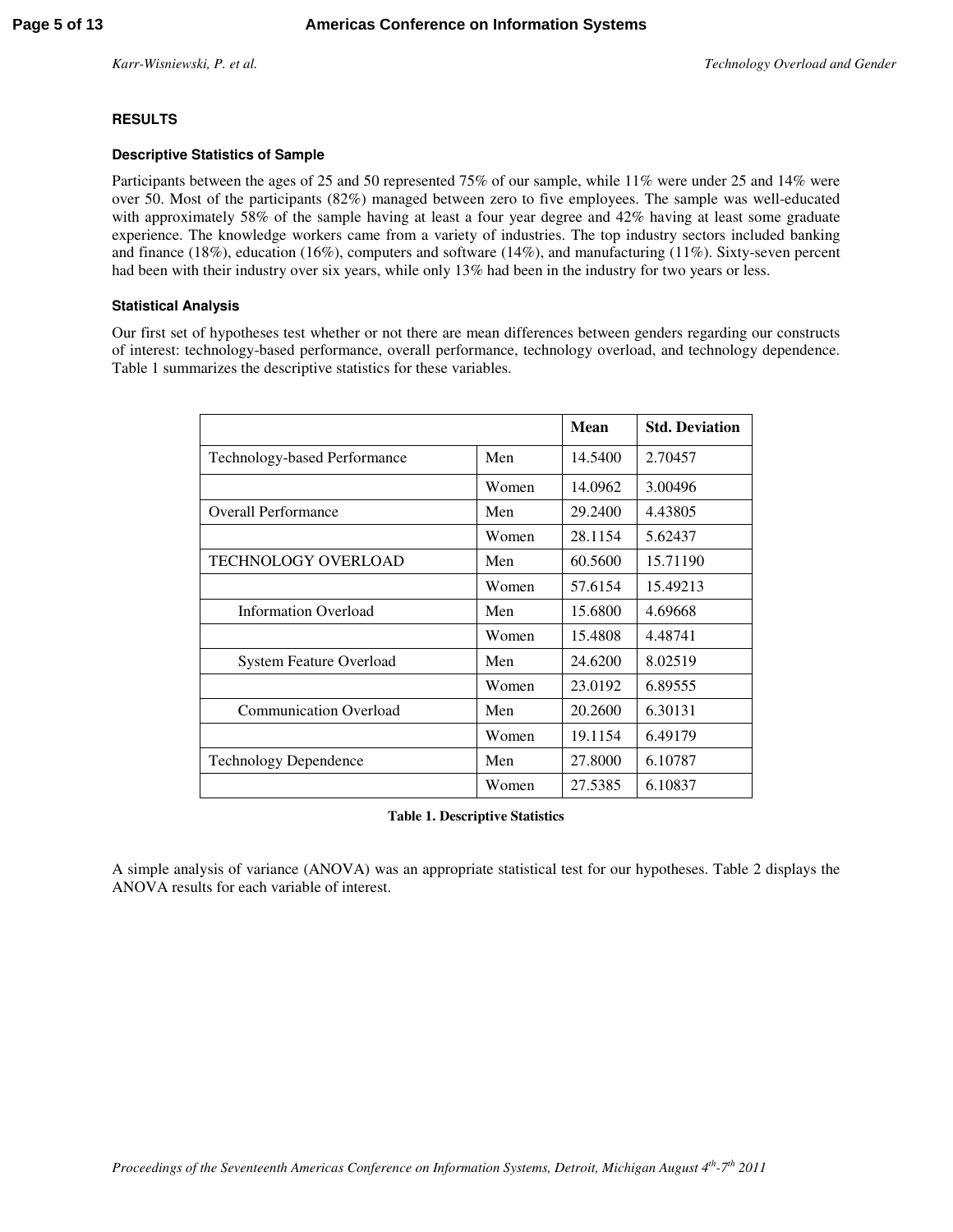| Technology Overload and Gender |  |  |
|--------------------------------|--|--|
|                                |  |  |

|                                | Sum of<br><b>Squares</b> | df  | <b>Mean Square</b> | $\mathbf{F}$ | Sig. |
|--------------------------------|--------------------------|-----|--------------------|--------------|------|
| Technology-based Performance   | 5.022                    |     | 5.022              | .613         | .435 |
| <b>Overall Performance</b>     | 32.239                   |     | 32.239             | 1.250        | .266 |
| <b>TECHNOLOGY OVERLOAD</b>     | 221.019                  |     | 221.019            | .908         | .343 |
| <b>Information Overload</b>    | 1.012                    |     | 1.012              | .048         | .827 |
| <b>System Feature Overload</b> | 65.318                   |     | 65.318             | 1.170        | .282 |
| <b>Communication Overload</b>  | 33.396                   |     | 33.396             | .816         | .369 |
| <b>Technology Dependence</b>   | 1.744                    |     | 1.744              | .047         | .829 |
| Total                          | 3732.667                 | 101 |                    |              |      |

**Table 2. Analysis of Variance Between Groups (ANOVA)** 

Although we expected to find significant differences between men and women for technology-based performance, we found no significant differences between men and women for both technology-based and overall performance. Therefore, hypothesis 1 is not supported, and hypothesis 2 is supported. However, it is interesting to note that overall, men reported a higher average performance rating than women for both technology-based and overall performance (though not statistically significant). This may reflect past research that suggested women tend to under-report their own performance (Hind and Baruda 1997) but not to a level that makes their performance ratings significantly different than their male counterparts.

For the remainder of our variables of interest, we tested the null hypothesis that there would be no difference between men and women based on the dimensions of technology overload and technology dependence. In both cases, these hypotheses (3 & 4) were supported. We found no significant differences between men and women for overall technology overload and also for each of the dimensions of technology overload individually. Additionally, there was no significant difference between men and women based on perceived levels of technology dependence. In fact, it is very important that we found no significant differences between men and women based on all the constructs of interest. Since there are no mean differences exhibited between men and women based on technology overload, technology dependence, and performance levels, any significant differences we find in the relationship between these variables for men and women will not be confounded by possible mean differences between genders.

The next group of hypotheses (5  $\&$  6) test whether or not there are significant differences in the relationship between technology overload and performance metrics. Therefore, we chose to test this statistically by calculating Pearson's correlations to examine important relationships. The results were similar with respect to technology-based performance and overall performance. For technology overload, women perceived a significant and negative relationship between technology overload and performance, while men reported a negative but non-significant relationship. Thus, the data supports hypotheses 5 and 6. However, when taking into account the different dimensions of technology overload, the relationship between performance measures and system feature overload for both men and women were negative but not significant. Another interesting result was that men actually perceived a positive relationship between information overload and performance. This suggests that men may have a higher threshold for synthesizing a large amount of information than women. We present these results in Table 3 and graphically represent them in Figure 2.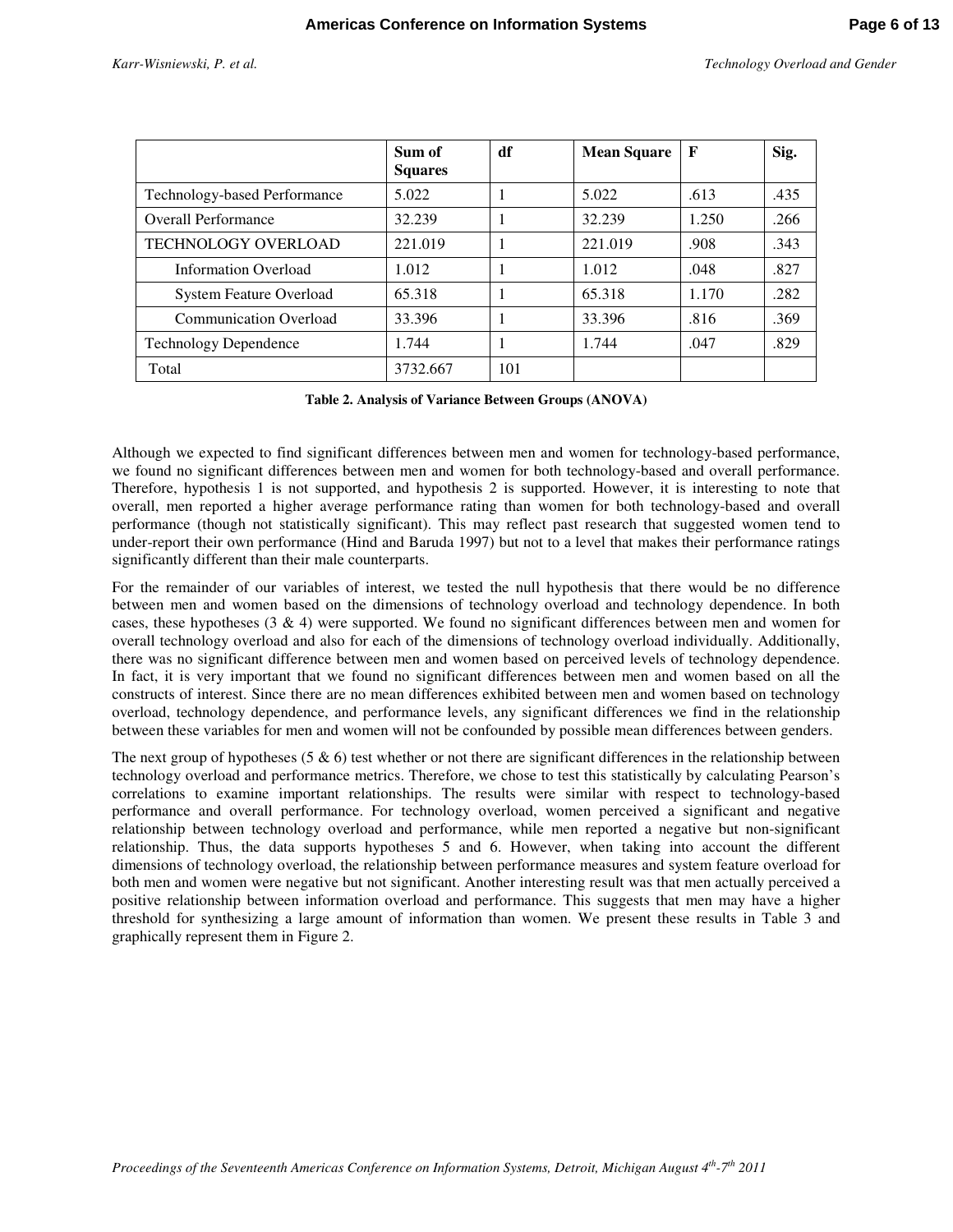|                                | <b>Technology-based</b><br><b>Performance</b> |                           | <b>Overall Performance</b> |                           |
|--------------------------------|-----------------------------------------------|---------------------------|----------------------------|---------------------------|
|                                | Men                                           | Women                     | Men                        | Women                     |
| TECHNOLOGY OVERLOAD            | $-.157$                                       | $-.358$ <sup>(**)</sup> ) | $-.064$                    | $-.356$ <sup>(**)</sup> ) |
| <b>Information Overload</b>    | .040                                          | $-.361$ <sup>**</sup> )   | .053                       | $-.336(*)$                |
| <b>System Feature Overload</b> | $-.167$                                       | $-.247$                   | $-.070$                    | $-.259$                   |
| <b>Communication Overload</b>  | $-.208$                                       | $-.342(*)$                | $-.110$                    | $-.342(*)$                |
|                                | 50                                            | 52                        | 50                         | 52                        |

**\*\* Correlation is significant at the 0.01 level (2-tailed). \* Correlation is significant at the 0.05 level (2-tailed).** 

**Table 3. Pearson's Correlations for Information, System Feature, Communication Overload, and Performance** 



**Figure 2. Relationship between overall performance (y-axis) and the dimensions of technology overload (xaxes) for men (blue) and women (pink)** 

To test hypotheses  $7 \& 8$  we stratified the sample by the mean value of technology dependence (low technology dependence  $\langle 27, \text{high technology dependence} \rangle = 27$ . Our results for low technology dependence were very surprising (See Table 4 and Figure 3). First, while the correlations for men were not significant, they were actually positive. In other words, there was a direct correlation between technology overload and overall performance for men given low levels of technology dependence. One possible explanation for this is that men prefer leveraging technology to get their work done and have a higher threshold for technology overload than women. Second, the relationship between the dimensions of technology overload and overall performance was actually a statistically significant and negative relationship for information overload, system feature overload, and technology overload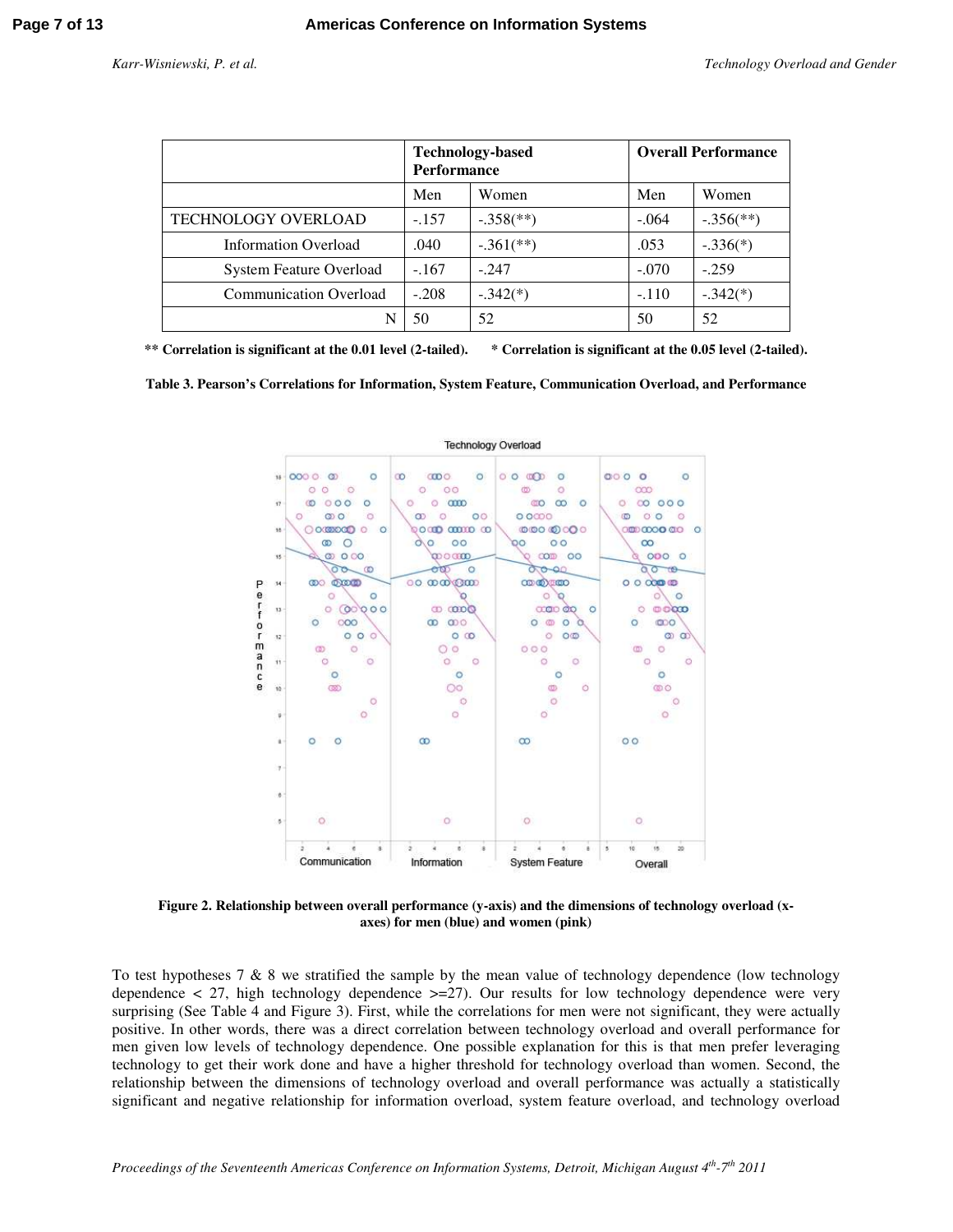overall for women. Thus, the data suggests that even for low levels of technology dependence, women perceive their overall performance to be significantly and negatively impacted by technology overload. Only communication overload was not significantly correlated to performance for women which is consistent with past research that suggests women are considered stronger communicators (Baird & Bradley 1979).

| <b>OVERALL PERFORMANCE</b>     | Men  | Women                     |
|--------------------------------|------|---------------------------|
| <b>TECHNOLOGY OVERLOAD</b>     | .382 | $-.493(*)$                |
| <b>Information Overload</b>    | .248 | $-.594$ <sup>(**)</sup> ) |
| <b>System Feature Overload</b> | .450 | $-.495(*)$                |
| <b>Communication Overload</b>  | .261 | $-.208$                   |
|                                | 18   | 19                        |





**Figure 3. Low Technology Dependence and the Relationship between overall performance (y-axis) and the dimensions of technology overload (x-axes) for men (blue) and women (pink)** 

For high levels of technology dependence, we also found partial support for our hypothesis (8). The relationship between the dimensions of technology overload and overall performance for men was statistically significant and negative overall, but was not significant for information overload and system feature overload. For women, the relationship between the dimensions of technology overload and overall performance was statistically significant and negative. However, neither men nor women reported a statistically significant correlation between system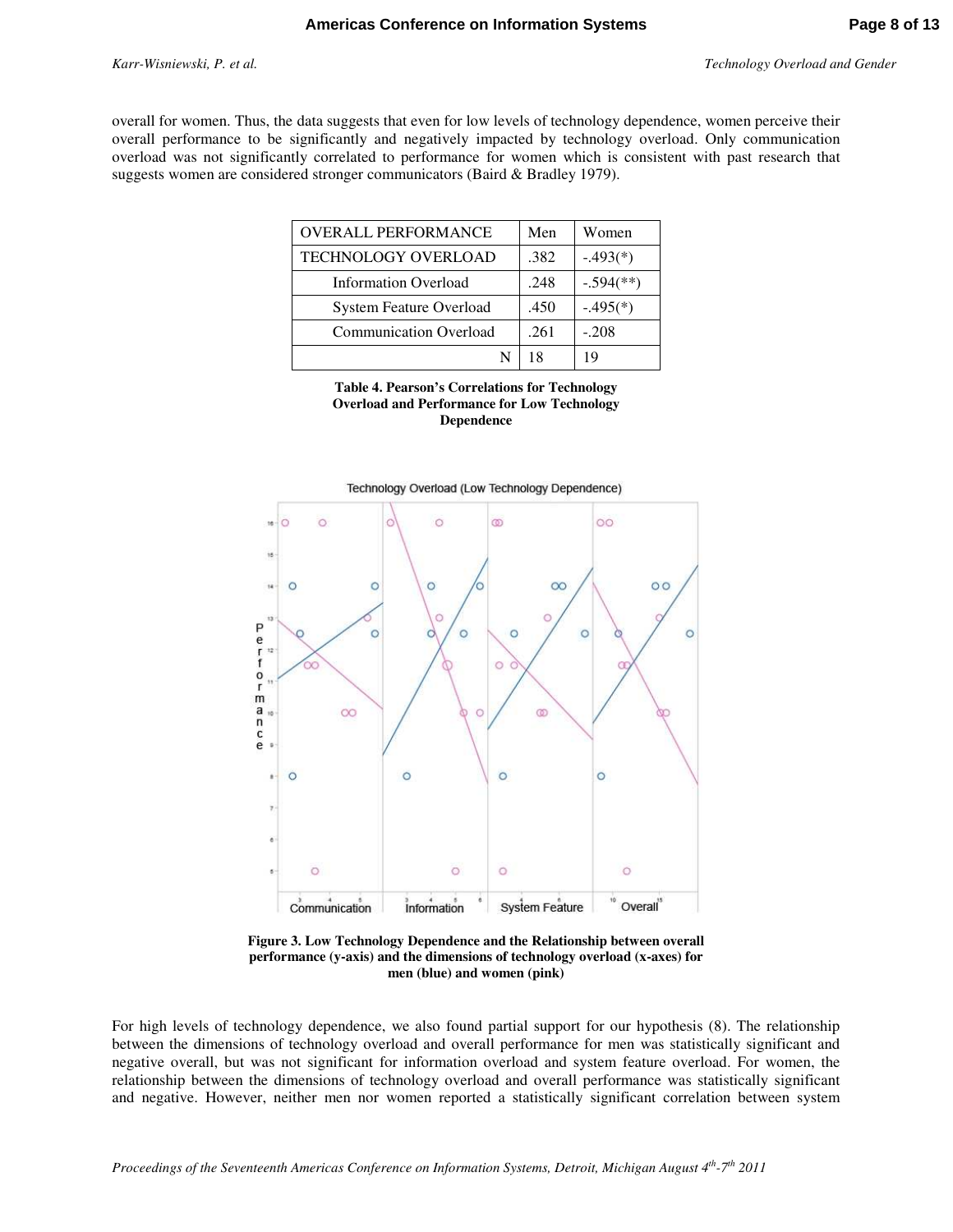feature overload and overall performance. One interesting point to note for high levels of technology dependence, the negative impact of the dimensions of technology overload is consistently higher for women than men. For instance, when women are highly dependent on technology to perform their job duties, they perceive the strongest negative impact from communication overload (r = -0.650) related to their overall performance. This contrasts significantly with the results for low technology dependence above.

| <b>OVERALL PERFORMANCE</b>     | Men          | Women                     |
|--------------------------------|--------------|---------------------------|
| <b>TECHNOLOGY OVERLOAD</b>     | $-.439(*)$   | $-.548$ <sup>(**)</sup> ) |
| <b>Information Overload</b>    | $-.230$      | $-.442(*)$                |
| <b>System Feature Overload</b> | $-.325$      | $-.315$                   |
| <b>Communication Overload</b>  | $-.490$ (**) | $-.650$ <sup>(**)</sup> ) |
|                                |              | 33                        |

**\*\* Correlation is significant at the 0.01 level (2-tailed). \* Correlation is significant at the 0.05 level (2-tailed).** 

#### **Table 5. Pearson's Correlations for Technology Overload and Overall Performance for High Technology Dependence**



#### Technology Overload (High Technology Dependence)

**Figure 4. High Technology Dependence and the Relationship between overall performance (y-axis) and the dimensions of technology overload (x-axes) for men (blue) and women (pink)**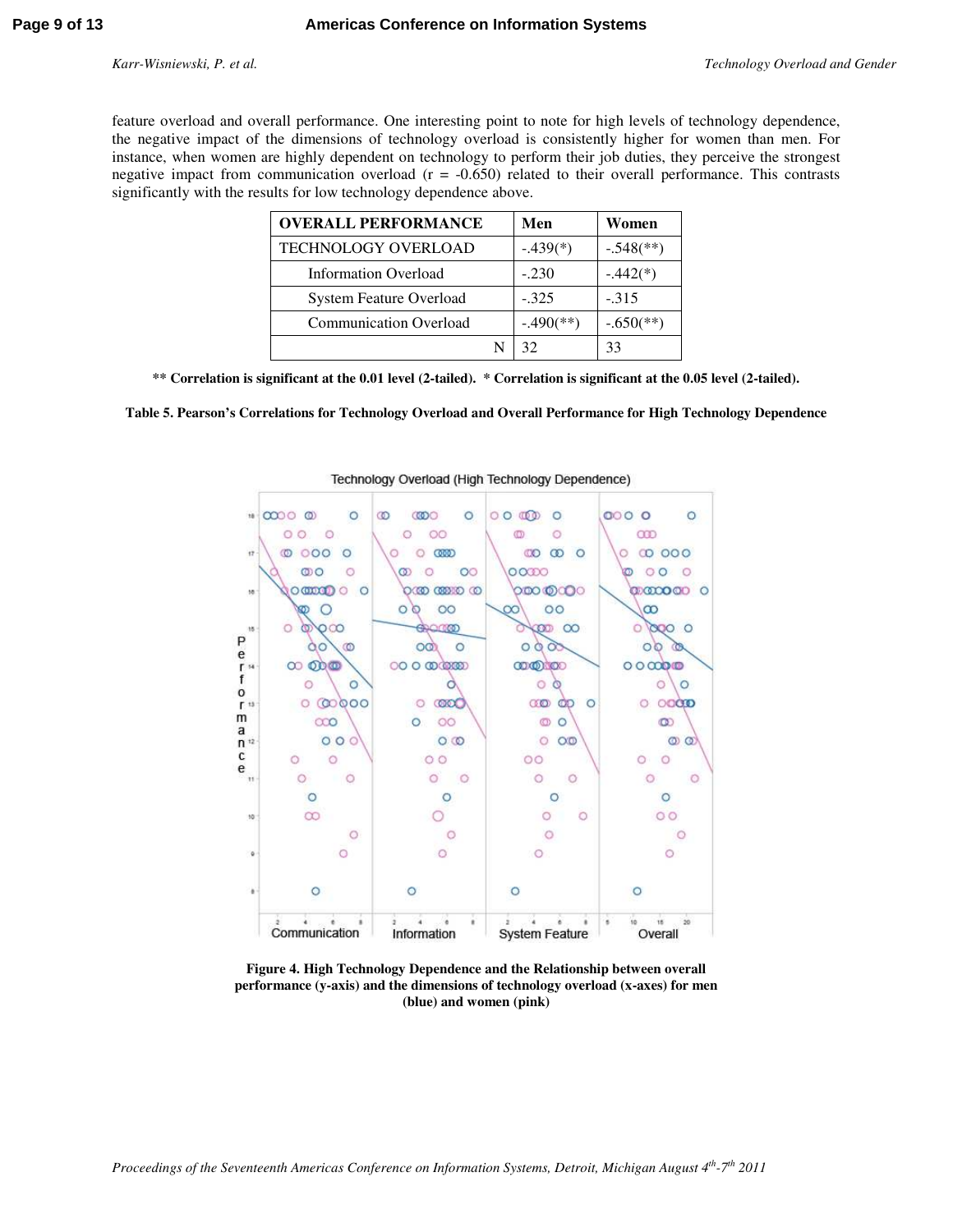Table 6 summarizes our hypotheses and findings.

| <b>Hypotheses</b> | <b>Results</b>                                                                                                                                                                            |
|-------------------|-------------------------------------------------------------------------------------------------------------------------------------------------------------------------------------------|
| H1                | Not Supported. Women did not report significantly lower levels of technology-<br>based performance than men.                                                                              |
| H2                | Supported.                                                                                                                                                                                |
| H3                | Supported.                                                                                                                                                                                |
| <b>H4</b>         | Supported.                                                                                                                                                                                |
| H <sub>5</sub>    | Mostly Supported. The relationship was not significant for system feature<br>overload.                                                                                                    |
| <b>H6</b>         | <b>Mostly Supported.</b> The relationship was not significant for system feature<br>overload.                                                                                             |
| H7                | <b>Partially Supported.</b> This relationship was significant and negative for women<br>for technology overload overall and each dimension individually except<br>communication overload. |
| <b>H8</b>         | <b>Partially Supported.</b> For men the relationship was not significant for<br>information and system feature overload. For women, system feature overload<br>was insignificant.         |

**Table 6. Summary of Hypotheses Testing** 

#### **DISCUSSION**

#### **Implications**

While this paper focuses specifically on gender, it is important to note that we tested all control variables in our data set for significant differences in terms of technology overload and its relationship with knowledge worker productivity. This included age, educational level, number of employees managed, and industry. Though some of the results proved insignificant due to sample size, in most cases, we did not find any consistent and significant between group differences for any of the control variables except gender. The results from this study are important for many audiences. First, corporations who are devoted to diversity in the workplace may find ways to provide better support for women to mitigate their levels of perceived technology overload. The key is that organizations must realize that men and women react to technology differently. This is also an important implication for both educators and designers. College-level courses and continuing education could include courses on how to manage technology overload. Techniques could include personal growth strategies, such as time management to tools that can reduce various types of overload such as RSS feeds, aggregators, intelligent agents, personalization, etc. Designers, when developing these tools, also need to keep in mind usability based on gender. The majority of designers, programmers, and quality assurance specialists are male; therefore, the interface design of systems may inadvertently interject a male biased. Finally, women can use the technology overload survey instrument themselves as a prescriptive tool to become aware of their strengths and weaknesses with technology. Closing the loop, women can seek out educators who can help them develop the skills they need and utilize effective tools to reduce their levels of technology overload. As a result, corporations, educators, designers, and female knowledge workers together may be able to increase the retention and success of women in IT-intensive careers.

#### **Limitations and Future Research**

The gender differences we found in the relationships between the dimensions of technology overload, technology dependence, and performance are substantiated by our finding of no between-group differences for men and women for technology-based performance, overall performance, dimensions of technology overload, and technology dependence (H1, H2, H3, & H4). Our statistical analysis suggests that women do indeed perceive a greater negative relationship between technology overload and their job performance than men. This exists even for low levels of technology dependence. The first point we must make is that correlation analysis does not imply causality. Therefore, we cannot claim that technology overload negatively impacts women's performance more so than men.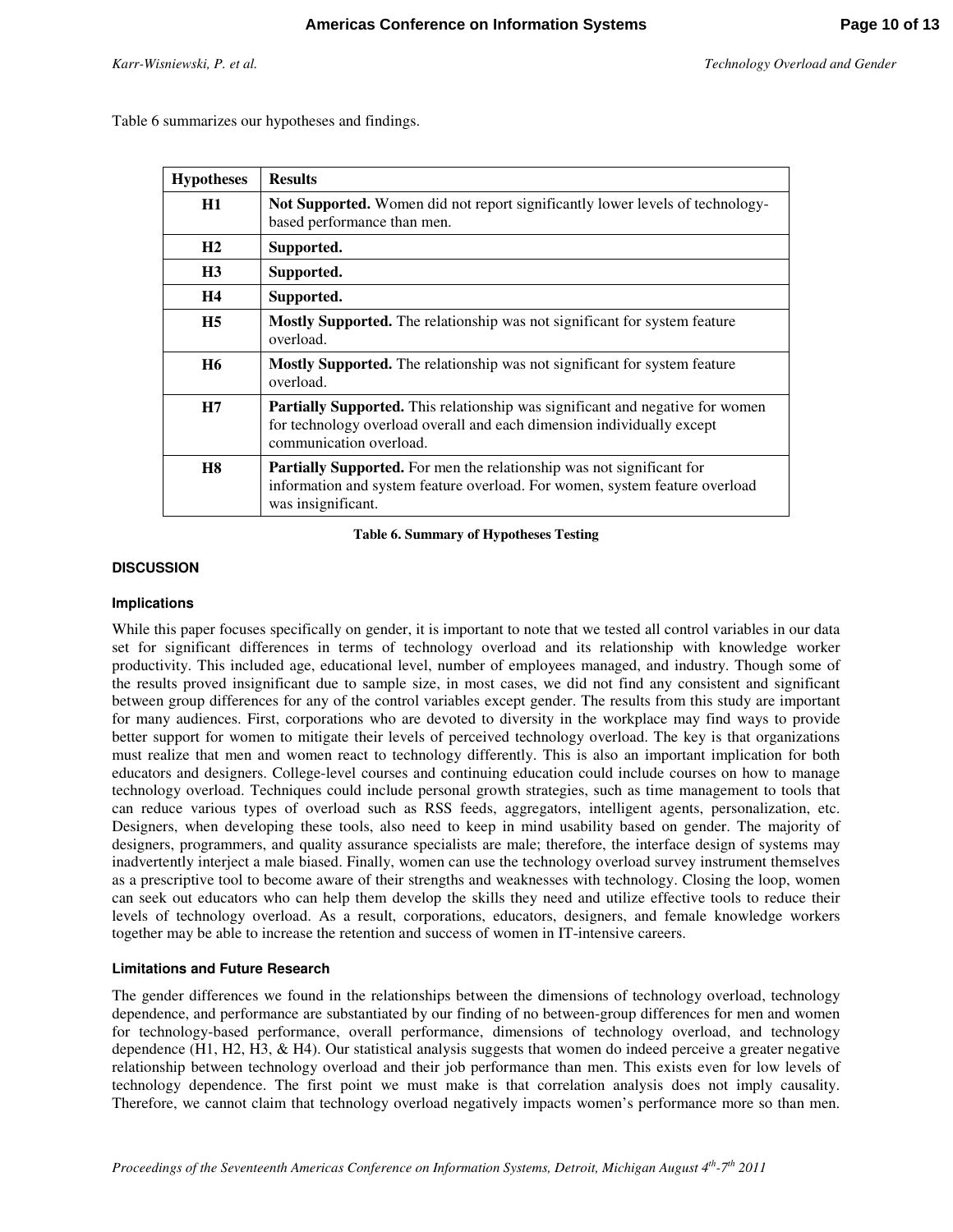We can only say that there is a significantly stronger negative relationship between the dimensions of perceived technology overload and performance for women. This opens up new research opportunities to explore why this is the case and how it actually affects women in the work place.

Since we used perceived measures, one could also argue that a limitation of this research is a discontinuity between perception and reality. Thus, one explanation is that there truly is a stronger negative correlation between technology overload and performance for women than men. Alternatively, women may simply perceive that they are impacted more negatively. We feel that perception, given the context of this research, is as important as any objective measures. Past researchers have also argued that perceived measures of information overload may be better predictors of pertinent outcomes than objective measures because determinants are affected by situational and individual differences (Eppler and Mengis 2004; O'Reilly 1980). However, a possible area for future research would be to find objective measures for technology overload, technology dependence, and performance metrics. Finally, we acknowledge that being physically male versus female is a superficial characterization for examining technology overload and productivity differences. As researchers, we must continue to delve beyond "gender" for the underlying cognitive processes and behaviors that truly drive these differences.

#### **CONCLUSION**

Overall, our results suggest significant differences between men and women regarding the relationship between the dimensions of technology overload and performance. Specifically, women perceive a significantly stronger negative relationship between technology overload and performance (H5 & H6). Even for low levels of technology dependence, women still exhibit strong negative correlations between technology overload and performance, which becomes even stronger when they are highly dependent on technology to perform their job duties (H7 & H8). The implication that women perceive a stronger negative relationship between the dimensions of technology overload and performance in the work place are far reaching. The way individuals leverage technology in their jobs often dictates career success or failure. How an individual perceives their ability to handle technology overload at work can also affect job satisfaction. As more technology enters the work place, both men and women must be able to leverage information technology instead of becoming overwhelmed by it. Thus, we need to identify problematic areas, acknowledge possible gender differences, and to account for them in an equitable way. Identifying statistically significant gender differences based on perceived levels of technology overload and performance is a step towards this goal.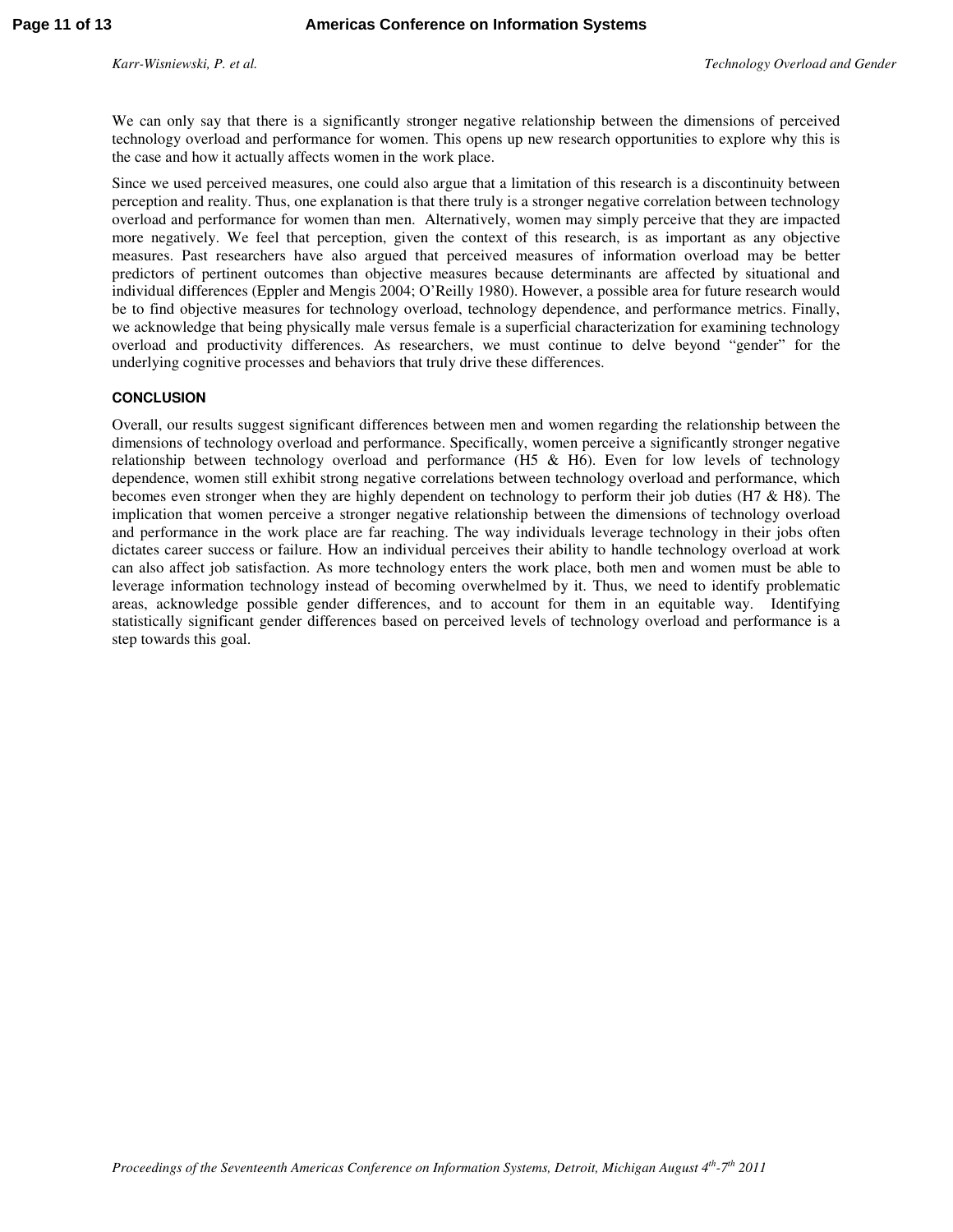#### **REFERENCES**

- 1. Alliance for Board Diversity (2008) *Women and Minorities on Fortune 100 Boards*.
- 2. Aral, S., Brynjolfsson, E., and Alstyne, M.V. (2006) Information, technology, and information worker productivity: Task-level evidence, *Proceedings of the International Conference on Information Systems*, Milwaukee, WI, 285-306.
- 3. Babbie, E. (2004) The Practice of Social Research. 10 ed.) Wadsworth Publishing Company, Belmont, CA.
- 4. Baird, J.E. Jr. and Bradley, P.H. (1979) Styles of Management and Communication: A Comparative Study of Men and Women. *Communication Monographs,* 46, 2, 101-111.
- 5. Blackwell, A. F, J. A Rode, and E. F Toye. (2009) How do we program the home? Gender, attention investment, and the psychology of programming at home. *International Journal of Human-Computer Studies*  67, 4, 324–341.
- 6. Cohen, S. (1980) Afteraffects of Stress on Human Performance and Social Behavior: A Review of Research and Theory. *Psychological Bulletin*. 88, 1, 82-108.
- 7. Dhillon, G. and J. Backhouse. (1996) Risks of the Use of Information Technology within Organizations, *International Journal of Information Management*, 16, 1, 65-74.
- 8. Drury, D.H., and Farhoomand, A. (1999) Knowledge worker constraints in the productive use of information technology. *ACM SIGCPR Computer Personnel*. 19, 4, 21-42.
- 9. Eppler, M., and Mengis, J. (2004) The Concept of Information Overload: A Review of Literature from Organization Science, Accounting, Marketing, MIS, and Related Disciplines. *Information Society*. 20, 5, 325- 344.
- 10. Freeman, C.E. (2004) *Trends in Educational Equity of Girls & Women: 2004* (NCES 2005-016). US Department of Education, National Center for Education Statistics. Washington, DC: US Government Printing Office.
- 11. Goodhue, D.L., and Thompson, R.L. (1995) Task-Technology Fit and Individual Performance. *MIS Quarterly*. 19, 2, 213-236.
- 12. Hind, P. and Baruda, Y. (1997) Gender Variations in Perceptions of Performance Appraisal. *Women in Management Review,* 12, 6, 276-289.
- 13. Jackson, L.A., K.S. Ervin, P.D. Gardner, and N. Schmitt. (2001) Gender and the Internet: Women Communicating and Men Searching. *Sex Roles,* 44, *5*, 363-379.
- 14. McFarlane, D.C., and Latorella, K.A. (2002) The Scope and Importance of Human Interruption in Human– Computer Interaction Design. *Human-Computer Interaction*. 17, 1, 1-61.
- 15. Miller, G. (1956) The Magical Number Seven, Plus or Minus Two: Some Limits on our Capacity for Processing Information. *The Psychological Review*. 63, 2, 81-97.
- 16. Miller, H. and Bichsel, J. (2004) Anxiety, Working Memory, Gender, and Math Performance. *Personality and Individual Differences*, 37, 591-606.
- 17. Michie, S., Debra L. Nelson (2006) Barriers women face in information technology careers Self-efficacy, passion and gender biases. *Women in Management Review*, 21, 1, 10-27.
- 18. National Center for Women & Information Technology (2007) *NCWIT Scorecard 2007: A Report on the Status of Women in Information Technology*. Available from ncwit.org/pdf/2007\_Scorecard\_Web.pdf
- 19. National Science Foundation. (2009) *Women, Minorities, and Persons with Disabilities in Science and Engineering: 2009* (NCES 09-305). Divison of Science Resources Statistics. Arlington, VA. Available from http://www.nsf.gov/statistics/wmpd
- 20. O'Reilly, C.A. (1980) Individuals and Information Overload in Organizations: Is More Necessarily Better? *Academy of Management Journal*. 23, 4, 684-696.
- 21. Speck, O., Ernst, T., Braun, J., Koch, C., Miller, E., and Chang, L. (2000) Gender Differences in the Functional Organization of the Brain for Working Memory. *Neuroreport*, 11, 11, 2581-2585.
- 22. Silverman, J. (1970) Attentional Styles and the Study of Sex Differences. In D.I. Mostofsky (Ed.), *Attention: Contemporary Theory and Analysis,* New York: Appleton-Century-Crofts, 61-98.